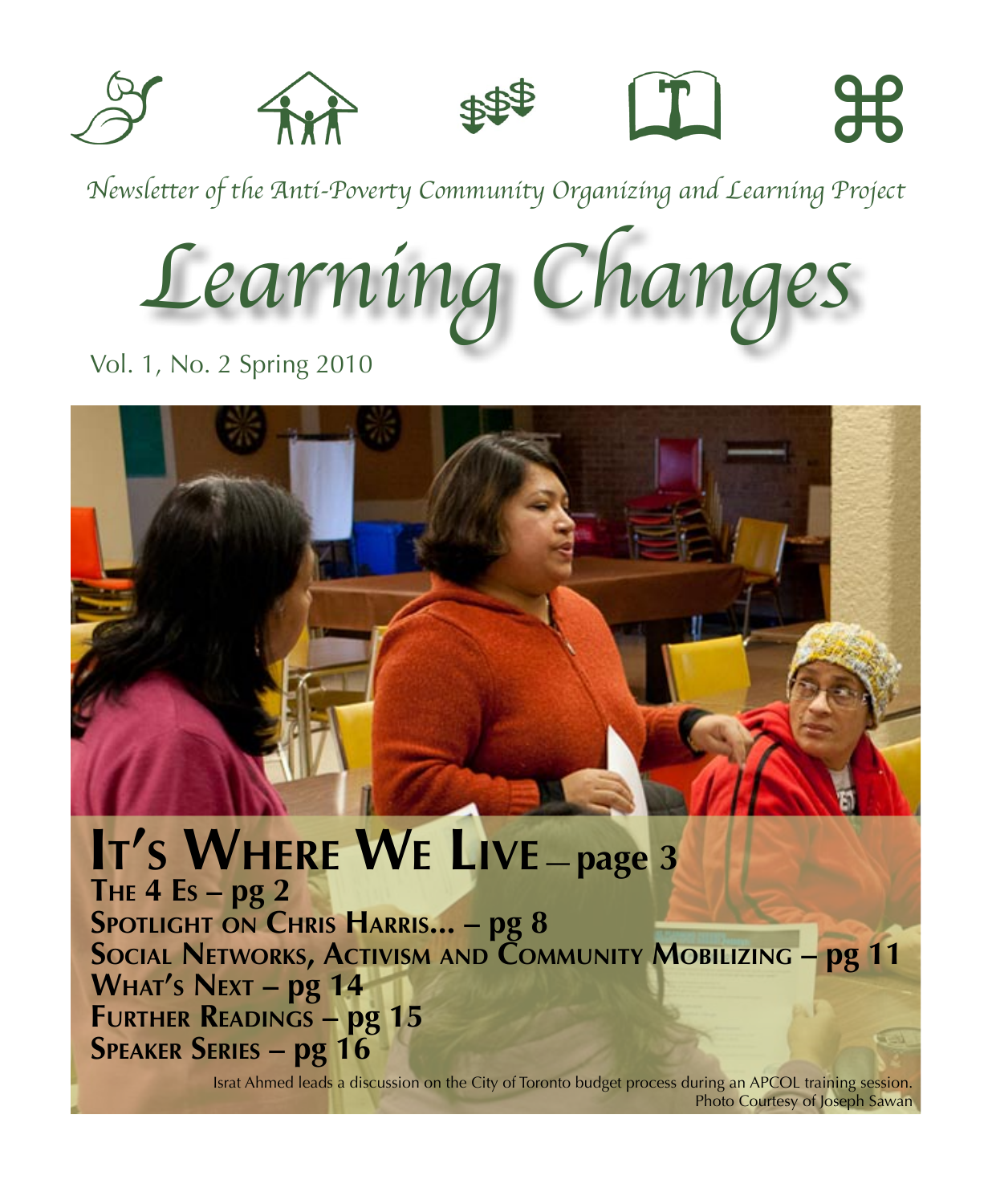# **THE 4 Es**

by Sharon Simpson



Welcome to the second issue of the Anti-Poverty C o m m u n i t y Organizing and Learning (APCOL) newsletter. Along with supporting grassroots com-<br>
munity organiz-<br>
ing, using popular

education and implementing low-cost dis- semination tools to share what is learned, the APCOL project intends to capture and share information about how community mem- bers and groups become engaged in and stay engaged in work that addresses poverty.

To do this, we selected specific neighbourhoods in which to do research work. A challenge APCOL faces is how to showcase other endeavours that are taking place while maintaining its specific research focus. I would like to use this inside cover to bring attention to another venture that is taking place in the quest to address poverty issues.

The Lawrence Heights community faces many challenges and in response has given birth to a variety of innovative approaches to address them. One such approach is being championed by Tinashe Kanengoni who is employing his own unique approach to antipoverty organizing and learning which he refers to as the "4 Es".

Working out of the local city-run Lawrence Heights community center and doing a significant amount of work with young people, Tinashe has utilized his 4 Es concept of Engage, Educate, Employ, and Empower to address local poverty issues. He explains the concept as follows:

Engage -- From his perspective engagement goes well beyond simply being involved in something. Engagement denotes a sense of ownership over what is being done. This in turn results in real investment in working for possible solutions to a confronting issue, such as poverty. Engaging develops relationships and makes connections.

Educate -- Once a person is engaged and invested in the work being done Tinashe see education as the next natural step in the process of addressing a confronting issue. He sees the work being doing in the en- gagement process as fertile opportunity for learning about the confronting issue. When you have a relationship and connections you have a platform for attention

Employ -- Following on the heels of edu- cate is the opportunity to employ what has been learned. The application of what has been learned then feeds back into keeping participants engaged and allows for further opportunity for education. These 3 factors then hopefully gives rise to the final "E" in the 4Es concept which is empowerment.

Empower -- The belief here is that once a person has become engaged in a way that builds capacity they become educated in a way that empowers them to take self driven initiative in dealing with poverty issues and concerns.

*Sharon Simpson is Special Projects Coordinator for Labour Community Services, and community co-leader of the APCOL project.* z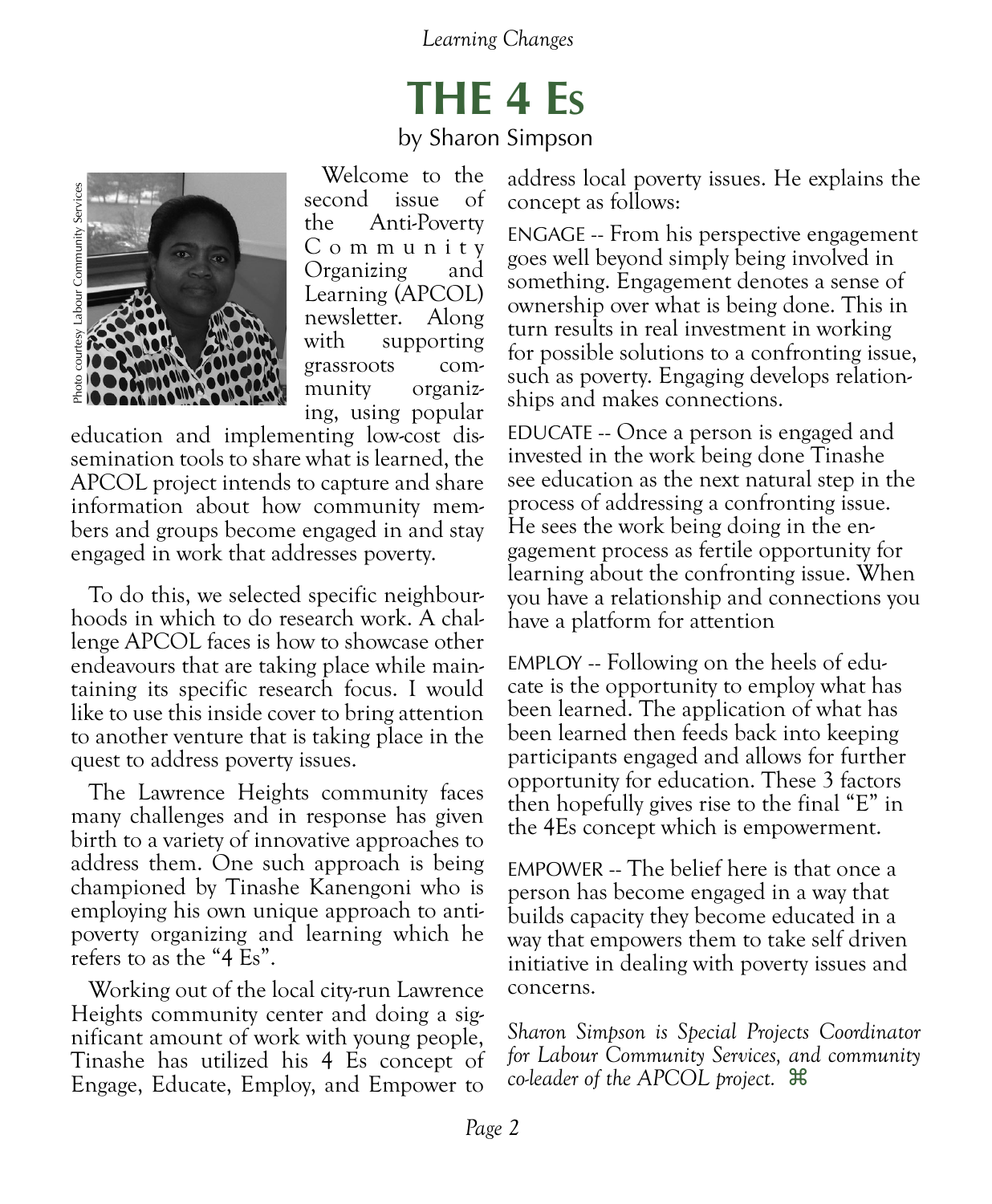# **it's where we live:**

#### **Housing and Anti-poverty Organizing in Scarborough**

by Joseph E. Sawan



Anti-poverty organizing takes on many forms, but I believe that successful movements share some key qualities: hope, persever-

ance and enthusiasm. The residents in East Scarborough, specifically in the Kingston Galloway – Orton park (KGO) neighbourhood, go above and beyond in their organizing efforts. From the Market to Community Speaks to its busy East Scarborough Storefront office on Lawrence Ave., this is a place where it seems an increasing number of residents are working to engage more people in their work and encourage social change in their community.

Beyond my initial meetings with residents and organizers along with the rest of the APCOL KGO case study research team, my first real introduction to KGO was during a Housing Consultation with MPP Margarett Best. Israt Ahmed, a Community Planner with Social Planning Toronto and the community co-leader of the case study, was one of the organizers for the event and together with a number of other community activists decided to take the consultation to another level. Prior to the event, Israt put together a housing tour with MPP Best to better illustrate what residents would speak of later that evening. Taking us throughout East Scarborough, the disparity became clear, beginning with Scarborough Village near

Eglinton and Markham, we witnessed the overcrowding of Cougar Court apartments, "motel row" on Kingston Road and the Guildwood community on the other side of the tracks, literally.

The response was profound. During the consultation, it was clear that our earlier tour had provided the necessary context for the MPP to visualize the frustrations presented by the 150 residents later that evening.

Organizing must always take on a multidimensional approach, which Israt explained very clearly; "We must take every opportunity we get to show our politicians the condition of housing in KGO and demand that residents be a part of decision-making for more accessible and affordable housing, but it can't stop with politicians. The first priority really must be organizing in the community itself. Building from who and what is there."

Ultimately, it is a question of providing necessities for a community to thrive and prosper, not simply to survive. As one participant during the housing consultation explained, "Housing is a necessity, like healthcare, so why isn't it a right for all?"

#### Changing Perceptions of Poverty

When thinking about anti-poverty organizing, a significant portion of the work is about changing perceptions. As we complete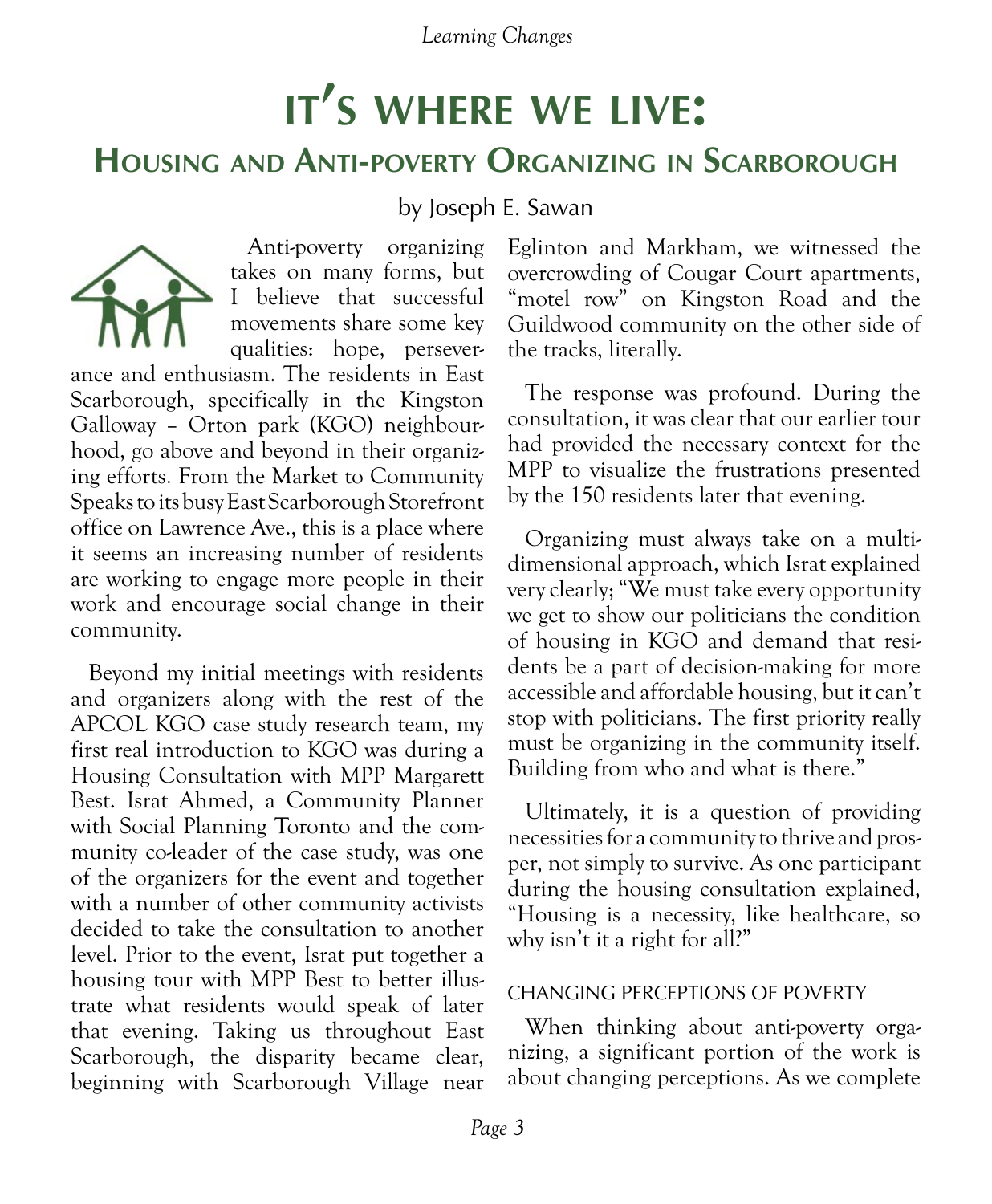our interviews, focus groups and training sessions, one of the consistent themes is related to the power of perceptions both within and those directed toward the KGO community from outside. Since the City of Toronto established its 13 priority neighbourhoods, a new level of attention has been brought to areas that have experienced a variety of issues.



Philip Isaacson and Gail Murray present issues to residents during a housing consultation with MPP Margarett Best. Photo Courtesy of Joseph Sawan

While residents and organizers are happy to finally see attention brought to their community that can provide necessary resources, they are also wary that it may deepen negative perceptions of their community. Ultimately, it's about engaging residents and the public as to what can be done to improve the conditions residents face and to highlight the inspiring work being done by residents in the KGO community.

Part of the APCOL project is to provide spaces for these discussions and training opportunities for emerging leaders. But, the project's goals also include studying antipoverty activism in action as well as in reflection. So far, we have had weekly meetings with recently hired organizers and animators from the KGO community.

In our first APCOL training sessions, led by Israt Ahmed, we discussed the wide array of issues surrounding "poverty" and the potential solutions that we can envision. Israt challenged our team to reconsider what is poverty and who is affected by it. Beginning to articulate the challenges we face on a daily basis provides another tool to change perceptions and to demand resources to encourage social change.

#### Building Leadership

Poverty and anti-poverty action is a dynamic process that demands multiple approaches. The APCOL project has been focusing on a number of different anti-poverty activism pathways including educational completion, good jobs and health/nutrition. But in KGO the focus begins (but doesn't end) with the matter of housing, starting with the development of their own local housing strategy.

The general question that weaves into the work of KGO activists as much as it does with the other anti-poverty activist groups across Toronto is: What does it take to build and sustain a movement for change? While passion and enthusiasm, exisiting injustices and a sense of inequities may help start a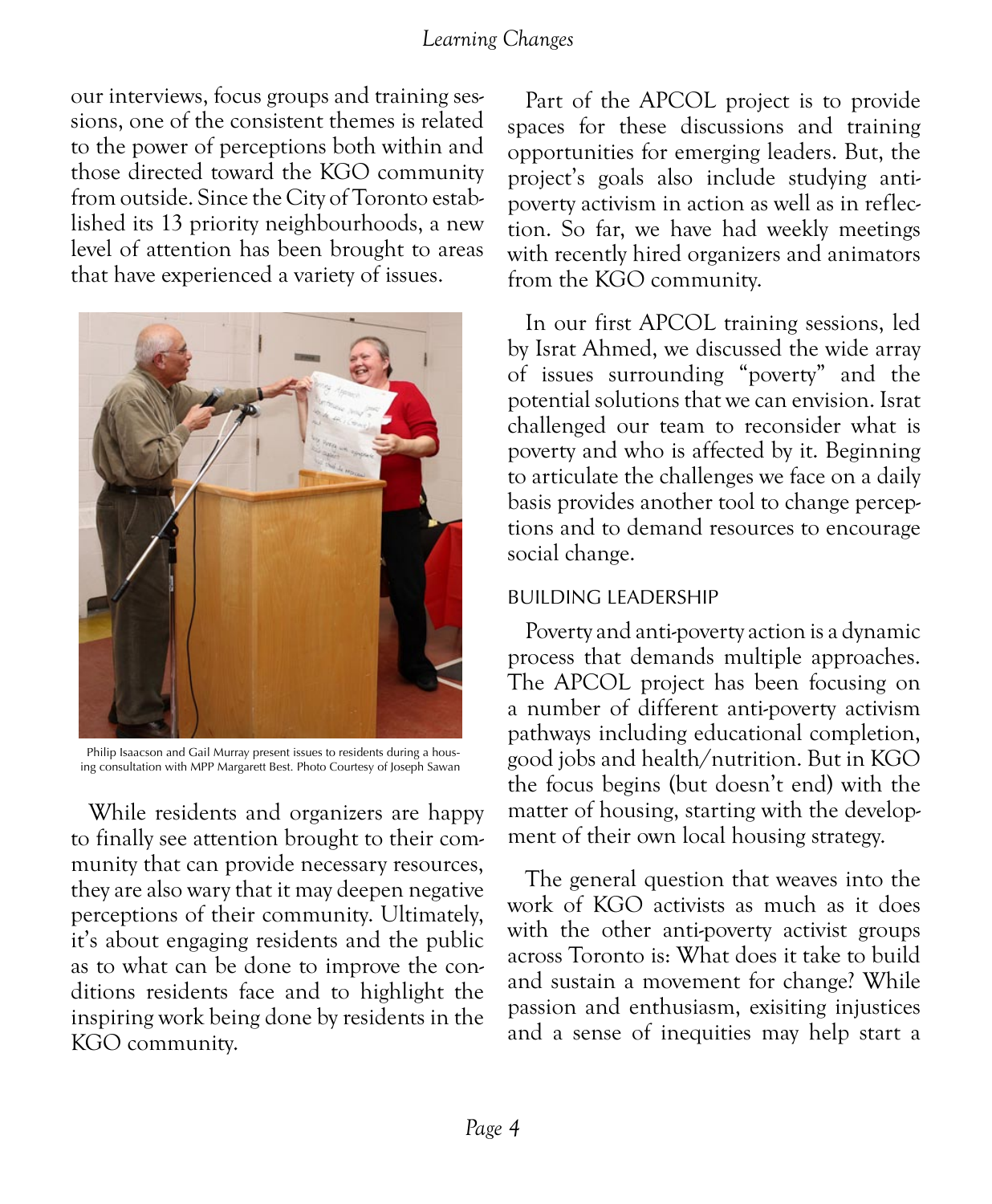### *Wow! We marched! The Storefront didn't disappear and we still have it. And now it's actually growing!*

campaign or a movement, sustaining them is much harder. For residents and organizers in the KGO community, the solution is in action. Sustaining a movement requires a balance between service-delivery and empowering residents to take action not as clients but as members, activists and leaders.

The Storefront has become a hub for service delivery, and has expanded to provide opportunities for community development in East Scarborough. Their vision sums it up clearly:

"East Scarborough is a safe, well educated and prosperous community. The Storefront contributes to making the impossible possible by providing accessible sites for community members of all ages and cultures to find and share solutions they need to live healthy lives, find meaningful work, play and thrive."

In collaboration with the Storefront and other local organizations, KGO's Residents Rising Community Association is a "grassroots community development team" that works to engage residents with community events and create new strategies for community change. Such an array of projects and organizations provide residents with diverse opportunities to engage in their community.

It is here specifically that KGO's APCOL case study is seeking to contribute the most. What are these opportunities? What types

of opportunities for engagement are most effective for building community strength at the grassroots level? And, who finds their way into these opportunities and how?

In KGO, momentum is building with a dual perspective: building leadership by providing spaces for existing leadership to be recognized and, building new leadership that broadens the representativeness of activism on the housing question. In either case, it is the contribution of the APCOL case study project to encourage both existing leaders and new ones to take their leadership to a new level.

#### WHAT IS THE RESEARCH BEGINNING TO SHOW?

What is so often missed in community anti-poverty research is the fact that activism almost always has a long history. As we carry out our research work with residents, this is certainly the case for the KGO community. In understanding anti-poverty activism in KGO, the research is documenting a previously unwritten history – one activist story at a time.

These stories tell how people learn from their activist experience in other places and on other issues. The stories reveal their involvement and growing awareness of organizing and anti-poverty, from petitioning for transit changes in KGO to making changes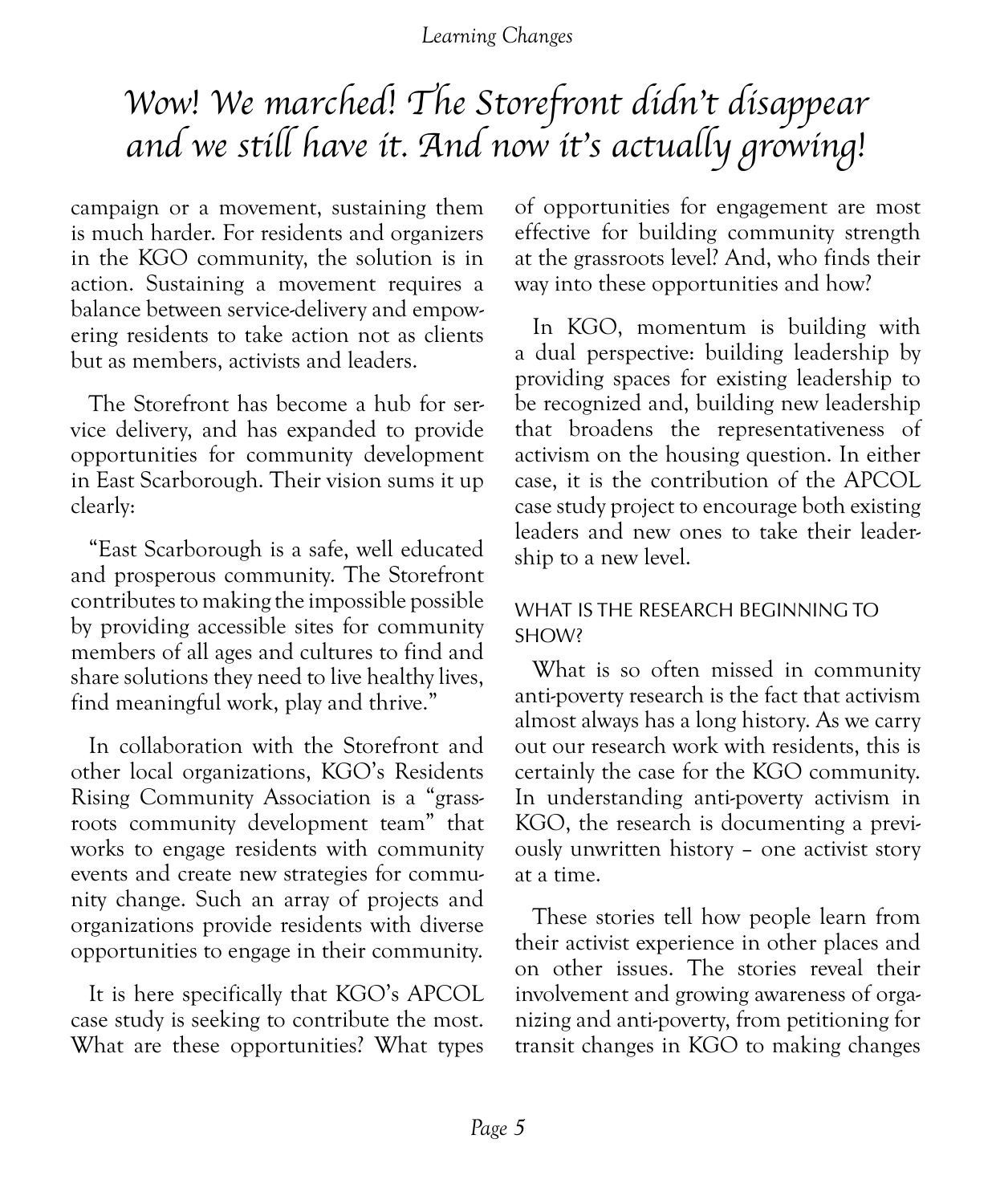in police services and social service provision on "motel row." These stories tell of the many ways that activism emerged in the course of the community taking greater control over the uses of public spaces where people could meet and begin working together. Taken together, the dense fabric of past and present activism is gaining a new level of appreciation for researchers and residents alike.

But, what are the real origins, supports and barriers to activism? What are the roles of the unique individual, family, street and neighbourhood "biographies" that seem to fuel anti-poverty activism at its deepest levels? How are the rich social networks that form the foundation of an activist community infused with memories and deep commitments? Each of these matters, and more, are coming into ever sharper focus in the research.

One of the many activist leaders who sat down with our university and community researchers to be interviewed described such



The APCOL team of community animators and organizers at the Residents Rising / Action for Neighbourhood Change office in KGO. Photo Courtesy of Joseph Sawan

things when asked – Has she seen changes in anti-poverty organizing in KGO in the past decade?

*Yes, absolutely. And I think everybody who's involved would say the same thing. You know, we started off feeling like – "Can we change anything?" Especially when you are in Toronto Community housing... Well, we had a march in this community when the Storefront lost funding... This was 2005-2006 and so we had the march on the hottest day in June and Oh my Gosh we had hundreds of people. Now that was very empowering to residents!... So that was another way of community feeling: Wow! We marched! The Storefront didn't disappear and we still have it. And now it's actually growing! So, in some ways, we must have done something to affect that change. So yeah, I would say that from the time I started in this community in the crime prevention aspect, to now 10 years later, it is a whole different ballgame for residents. They're really starting to know that they have a venue and have an ability to speak out. It's all collaboration. It's not just Residents Rising,* 

> *it's not just Westhill organizing, it's not just the Storefront – its all of us together doing this and that's why I think it's been successful because it's not one core group that is doing all the work, it is expected of everybody.*

> Clearly, KGO "must have done something to affect that change." But what exactly was it, and what were the kinds of visions of change that animated activists? Organizing, campaign tools and a strong network of community groups are impor-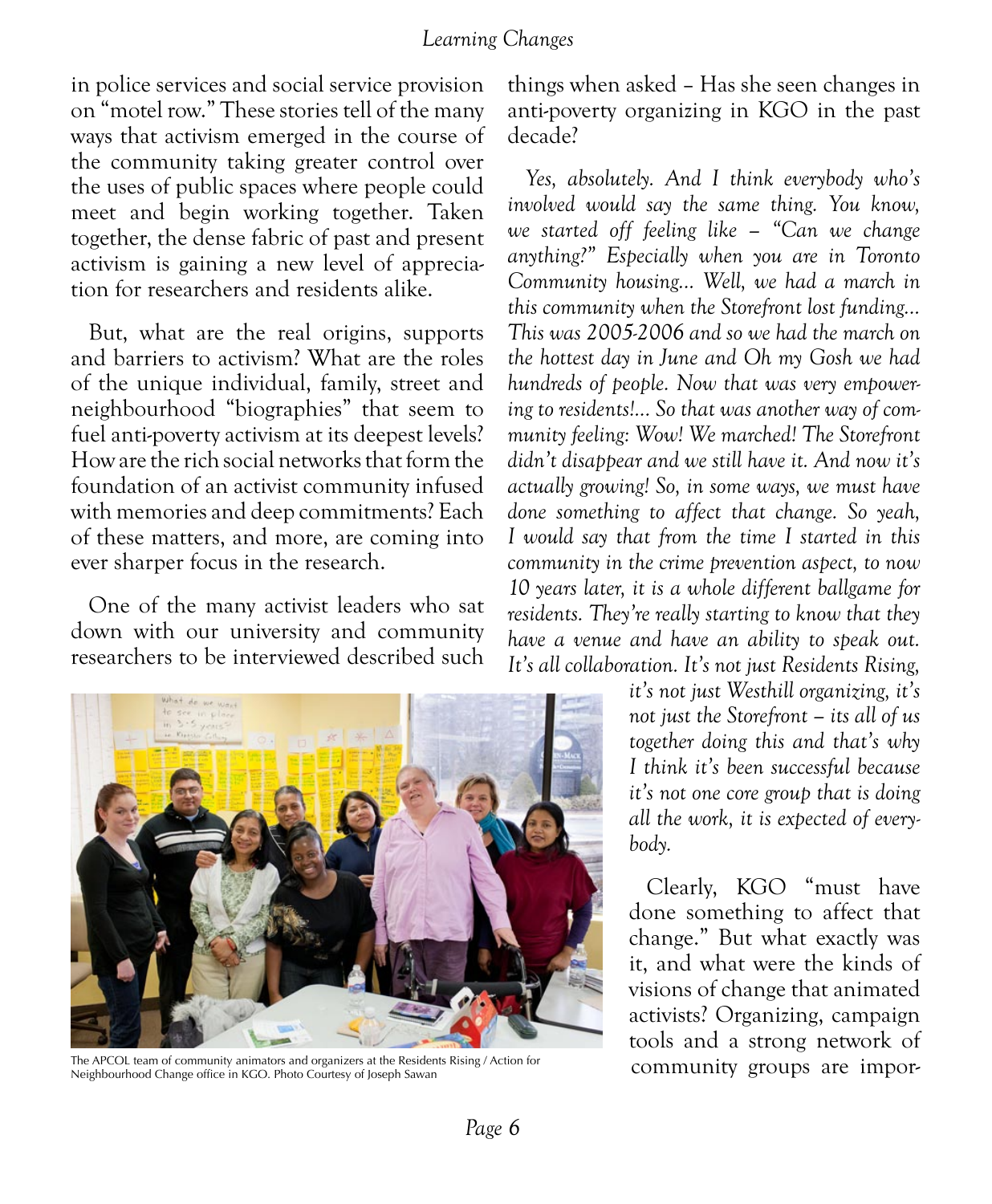tant. But, what is at the heart of anti-poverty activism? It is summed up by two other interviewees who, in discussion together with us, posed a series of questions and concluded by offering a vision of activism that on top of all the nuts and bolts of organizing work, may be as simple as it is powerful.

#### Interviewer:

*Every time we think about poverty we seem to think about it in terms of money. Now if we inject this community with ten million dollars would poverty be done?...* 

#### Omar:

*With ten million dollars where would poverty be? I feel like if you do that it might create construction jobs: Lots of big buildings and things. But then this neighbourhood would be just some other downtown then. So, I think: What do we really want? We want to live in peace. In the right place where, I dunno... Some nature, some people, and some simple things.*

#### Alice:

*Yeah simple things! That's what I want. [For instance] I like our market. Our Festival Market. It's green. You see the kids playing. You watch the seniors just sit and gather. That's what it is for me when I think of anti-poverty... Like me for instance, I do volunteer work around the neighbourhood. And I can't seem to say no. I like doing it... But I'm living on a month on what I used to make in a week. And I've been successful at it for six years, seven years. It's wearing me down... But then again I can't see me getting too burnt out with this because I love it. I feed off it... For me, it's when my friend went through a tough thing this week. I say, "Call me. If you need to talk, just call me". And that's where [anti-poverty] starts... I* 

*think a problem shared is a problem cut in half. It doesn't solve the problem, but at least you can get to where the action is!* 

#### Next Steps

As the KGO case study on anti-poverty organizing and housing moves forward, the development of an expanding organizing team committed to their community will provide the necessary infrastructure to develop more leaders and a strong network of activists in East Scarborough. A community of activists doesn't just appear – a community of activists builds it. How they do this is the type of "learning-in-action" that is at the centre of one of the first case studies in the APCOL project as a whole. It is a case that will benefit other activist across Toronto and it is a group of activists intent on finding opportunities to communicate with these other activists and organizations throughout the GTA. Their goal? To enrich the learning process and foster diverse organizing strategies to change the face of community housing and the many other activist goals that are at the centre of a strong anti-poverty movement in the city.

More resources:

<http://www.ourkgocommunity.com/> <http://www.thestorefront.org/>

*Joseph Sawan is a graduate student in Sociology and Equity Studies in Education at the Ontario Institute for Studies in Education, University of Toronto. He completed his M.A. in Adult Education at San Francisco State University and has a background in union and community organizing in California. Joseph's current research is on the dynamics within social movements and the learning processes involved.* z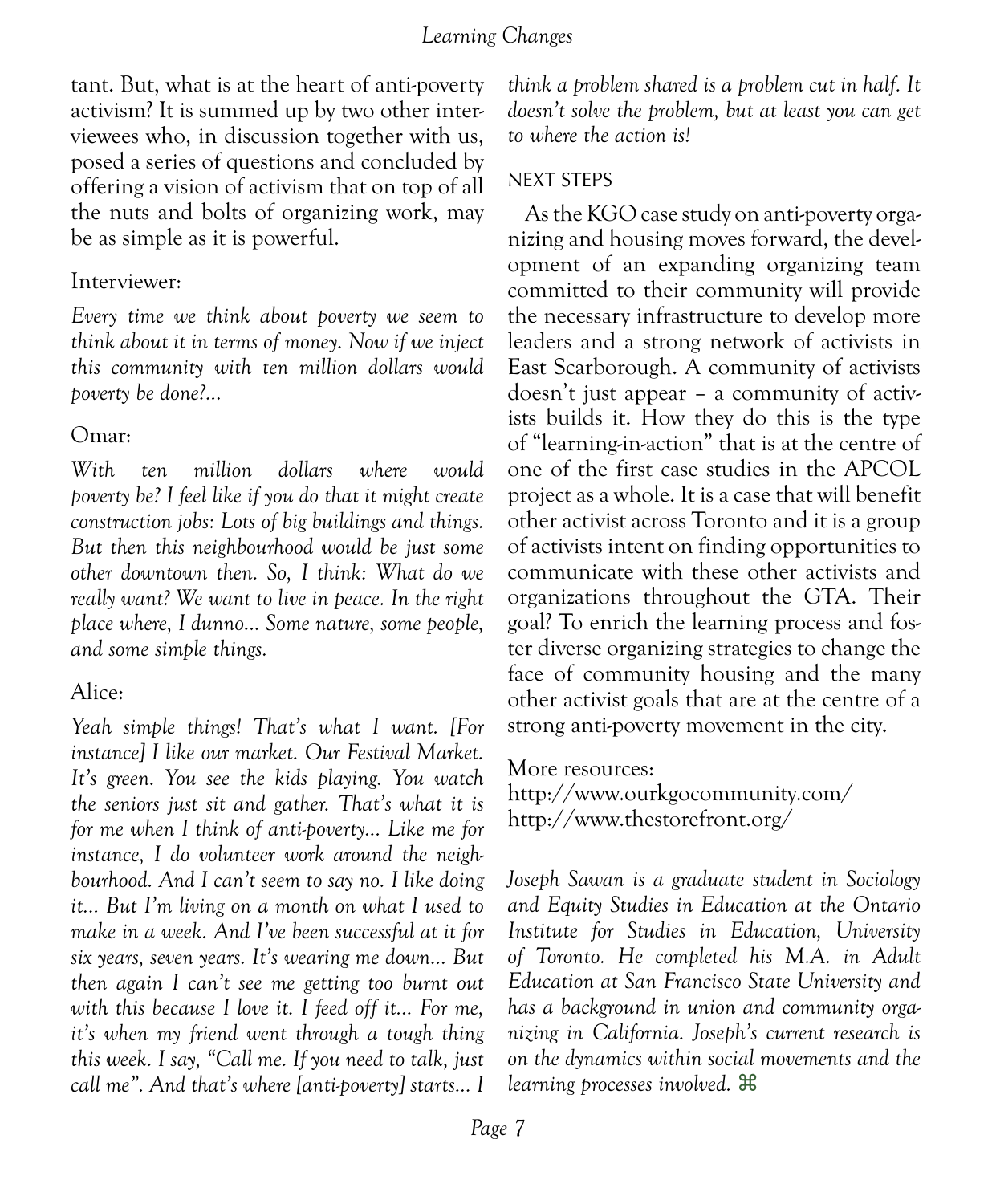### **Spotlight: Chris Harris Reflects on Social Movements and Community Organizations in Today's Toronto**



Photo courtesy of Peter Sawchuk

*In January 2010 APCOL's Guest Speaker Series welcomed Toronto activist Chris Harris (formerly of the Black Action Defence Committee, BADC, Toronto) who spoke to OISE/University of Toronto students and other community activists. This is the opening part of his talk. Chris sits on the Steering Committee of the APCOL project.*

Neighbourhood organizations in the Third World are set up by people's movements. Sometimes it's labour, the women's movement, or the anti-racist movements who get things moving. Those organizations are under-resourced, don't have any formal support, but respond directly to the needs of the people and form the base for broader social justice and radical movements to transform society. They become the training ground from which militants arise.

State funding provides real political and ideological contradictions in non-profit activism in Toronto. A lot of the funding that flows to social movement organizations and social justice organizations is to fill cracks in the system which are becoming wider with the economic crisis and rising poverty. They are hiring hundreds of new welfare workers because of the number of workers going on welfare, but really this advances the interests of the ruling class that controls the state.

There is this illusion that a lot of grassroots work in activism in the non-profit sector is very progressive and is really having an impact. I agree there is that potential, but we have to move beyond the parameters of a lot of funding programs and agendas that are being advanced by the state through this funding.

Resources for work with Black youths are under code words like "at risk youth" and "priority neighborhoods", which mask the oppressive relationships in the community. This means problematizing and technologizing the Black community, rather than looking at the systemic issues responsible for its oppression. In response, a group like BADC needs to get funding for work in civil society,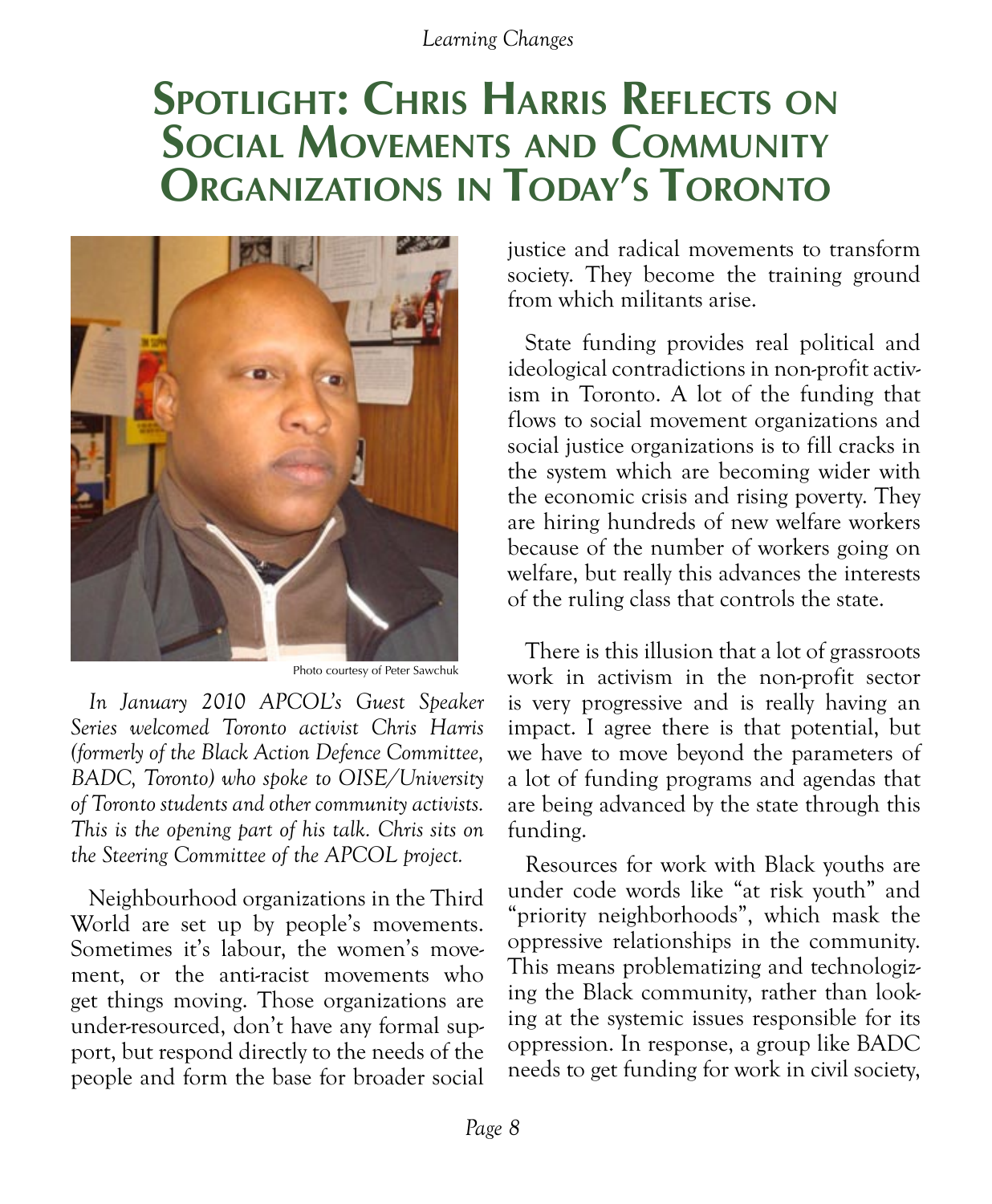but also to sustain parallel political organizations. Then we have a clear separation of social work and political work.

One of the key victories for the Mike Harris conservative regime was eliminating the ability of most community based-organizations to do advocacy work in order to qualify for funding. Today a lot of organizations are stepping up the challenge, bringing social justice work back into the non-profit sector. I am part of that process.

In my work with gangs, I see youths that are experiencing the effects of the neo-liberal policies implemented by provincial governments over the past 15 to 20 years. They are in a state of permanent unemployment. At an earlier time in the history of BADC, the anti-racist struggles of the 70s, 80s, and 90s dealt with racism in the police force, police brutality and police murders of civilians. In the last decade, we have been working on what we call horizontal violence in the Black community. Not Black on Black violence because it is more the impact of the political economy which creates a cut-throat survival situation in our communities. Coming out of decades of anti-racist struggle, clearly we are involved in class struggles now in the Black community.

The fundamental issue for Black youth is class. Many Black youths have to struggle today to enter a stable working class. The jobs that their parents worked in the city are no longer there, the communities that they grew up in are becoming destabilized by the government and through gentrification. Lawrence Heights and Regent Park, relatively stable working class communities with a

lot of people of African descent and immigrants, are being systematically destroyed and replaced by Yuppie communities. Lawrence Heights is beside the booming Yorkdale Mall, so the forces of capital are driving out the working class families and building condos.

We see a great migration of entrepreneurs and professionals from the suburbs back into the city. For that to happen, you have to relocate a lot of working class people from the city out to the suburbs. Regent Park was the beginning of this massive gentrification of the City of Toronto. Similar efforts are underway in Jane-Finch and Lawrence Heights. All over the city there are plans underway, selling off land to private developers. A lot of young people today, especially Black working class youths, are aware not so much of the racial oppression in society but of the class divide. Toronto is becoming a place of "haves" and "have nots".

There is a huge backlash against Blackfocused schooling, but the majority of inner city schools where Black youths are going are already segregated schools. Middle class White families are pulling their kids out of these schools, putting them in private schools or alternative schools for middle class kids. Some of these schools will be shutting down. So really, a lot of our struggles are linked to other struggles on the left. We need alliances with the labour movement, with different social justice organizations like OCAP and with Marxist groups like Basics newspaper, to develop campaigns against unemployment, police brutality and gentrification.

For this, we need institutional development. Two years ago a group of progressive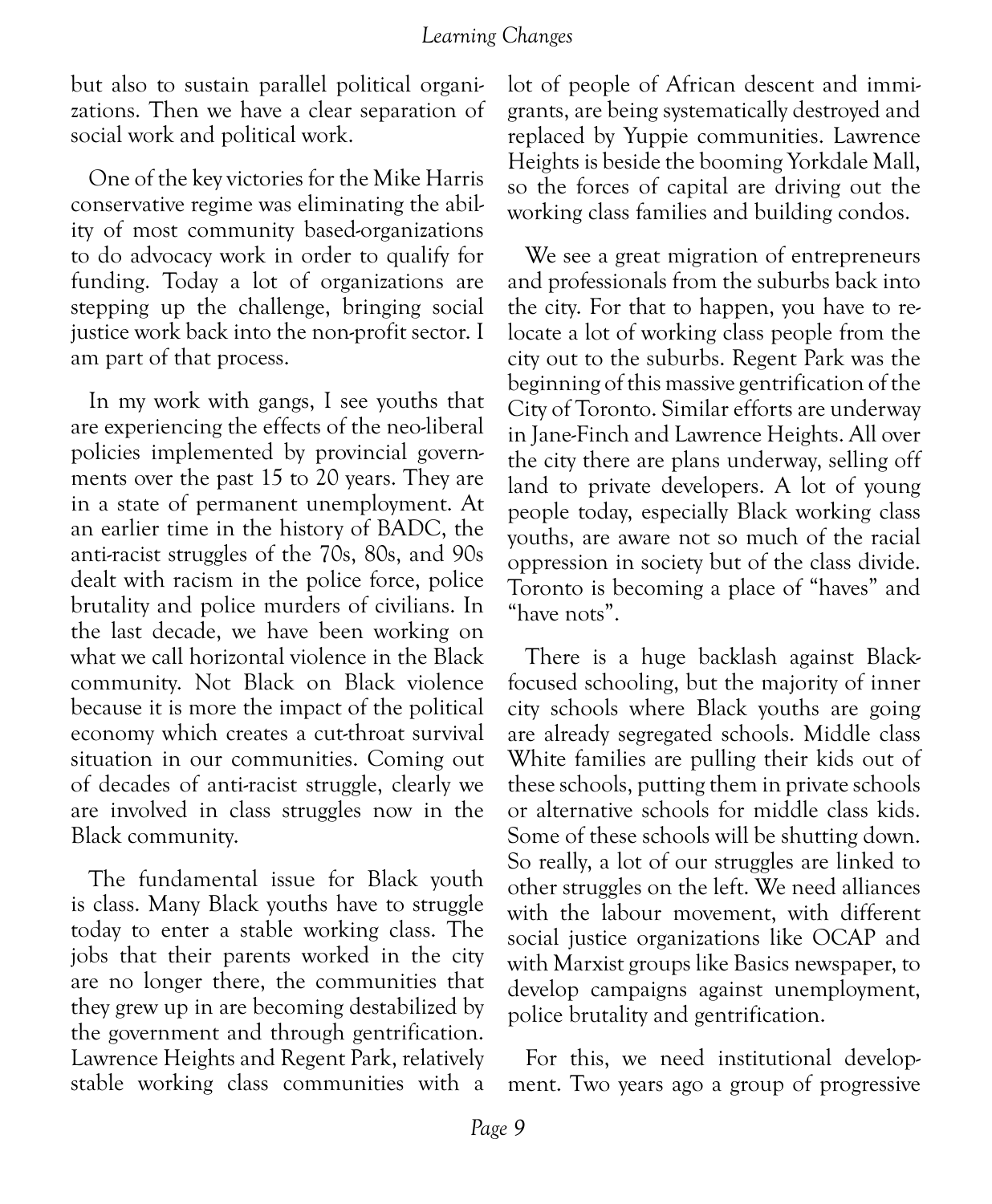### *A lot of Black people are being pushed out of the new economy and there is no plan "B" for them.*

middle class parents of the Dufferin Grove Community at Dufferin and Bloor mobilized to form a social justice school with an environmental focus because they didn't want their kids in a conservative learning climate. They wanted their kids to have a richer educational experience, where ecology and social responsibility and community activism were at the centre of learning. I believe this school has Grade 1 to 3. They had their own struggles, but they are a relatively affluent community and they were very organized and strategic. In a short period of time they are implementing a school.

That kind of institutional development like the Grove Community School is where we need to be heading as educators. We shouldn't just be looking to get teaching jobs in the bourgeois schools and the mainstream public schools, but also to be creating really innovative alternative schools. Their alternative programs are linked to social justice organizations, to the social economy that's extending in our city, and a broad range of forces on the left.

We are going to develop the Norman Richmond Academy for Peace and Justice. In that school, we will develop courses on anti-racism, women's studies and labour activism and those three will intersect in different courses. We will be integrating youths into different social justice organizations so that there is a real self-reflected practice. The students will be learning theory in a popular education way, and applying classroom ideas in real life. A key difference with the Black focussed school is that we are focusing on working class learning; although Black youth experience racism and need to develop their identity we also need to focus on the survival of the community.

A lot of Black people are being pushed out of the new economy and there is no plan "B" for them. Ultimately its not just about developing the identity of these youths, but they actually need to be engaged in anti-capitalist struggle as they grow into adults for the survival of their communities. And it's not just Black working class communities, but its all working class people. This school will be opened to diverse youth of colour from the South Asian and Latino communities, as well as a number of White working class youth who have fallen through the cracks. Our school, the Grove Community School and the Black focussed school are all part of transforming the education system.

These institutions of learning really bring forth the contradictions of the society. Addressing those contradictions of capitalism and patriarchy, of homophobia and White supremacy with young people can inspire them and sustain us for the struggles ahead. I think this is a very important moment...  $\mathcal{H}$ 

*The full text and audio version of this talk and those of other APCOL Guest Speakers are coming soon to the APCOL Project Community-University website – www.apcol.com. Stay tuned.*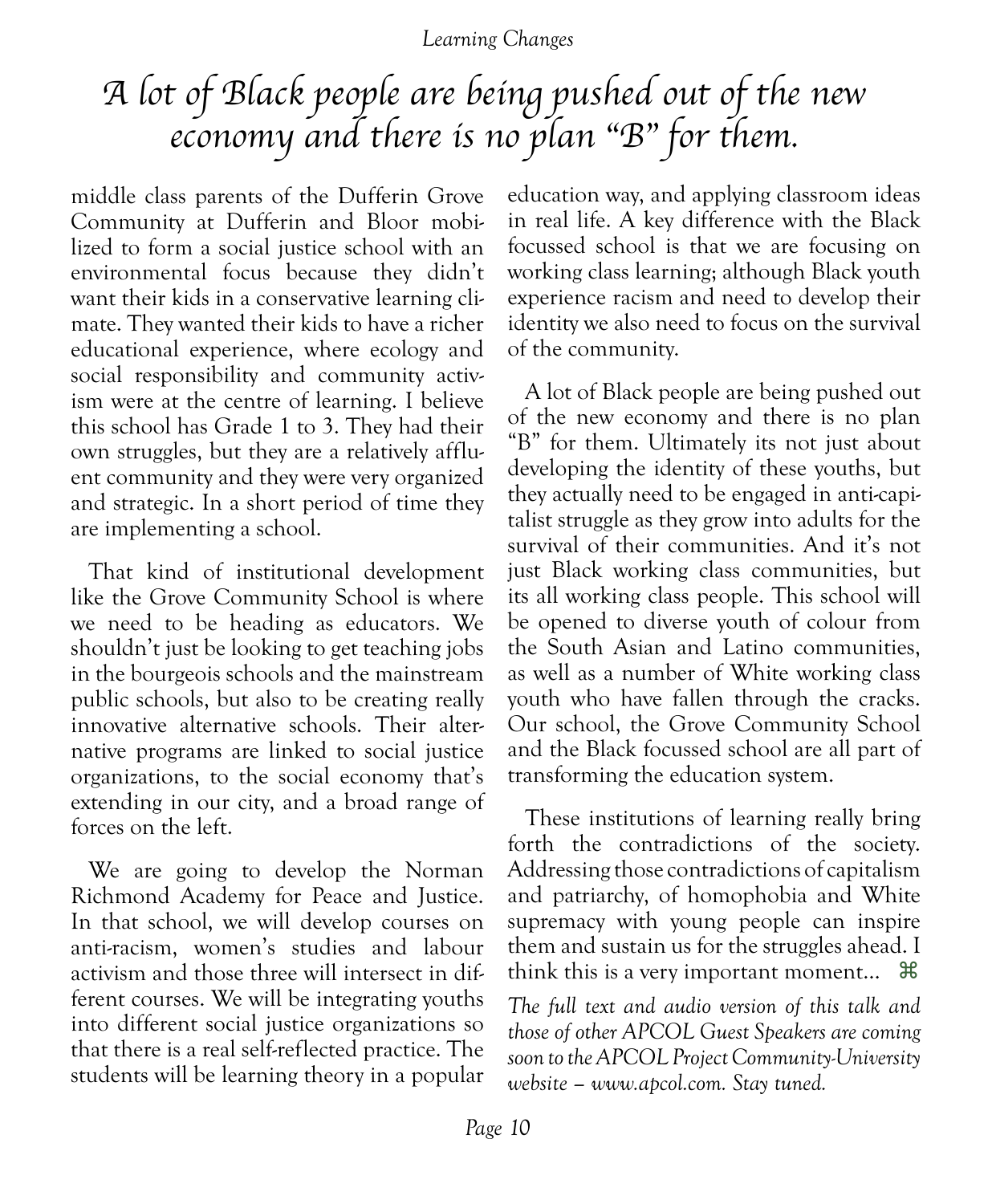### **Filling Holes: Social Networks, Activism and Community Mobilizing**

by Stephanie Ross



Recently, people involved in anti-poverty policy-making, community economic development and social movement action and research have begun to focus their attention on the role of social networks in facilitating

community action and change.

Social networks are our webs of relationships, whether family, friends, schoolmates, co-workers, neighbours, or fellow movement activists. These networks link us not just to each other as communities but also to the institutions of power in our society. Some researchers argue that our social networks and relationships should be understood as social capital because they allow us to access a range of economic and non-economic resources. In other words, as the old saying goes, "it's not what you know, it's who you know, that matters."

The presence or absence of social ties of various kinds can shape whether people can gain access to information, educational or employment opportunities, political influence or economic resources. Some researchers have emphasized that communities with lots of close social bonds, tight networks, high levels of trust and subsequently more social capital are better able to act collectively to make sure that community members are taken care of when they fall on hard times.

However, others point out that, like other forms of capital, social capital is unevenly distributed: some people's social networks give them access to more valuable and powerful resources than those of others. This second perspective encourages us to think carefully about the development of social capital. From this perspective, researchers ask whether existing social networks help to foster positive social change in our communities, or whether they work to reproduce existing economic and social inequalities. In other words, there is a need to treat the idea of "social capital" as an open question.

People who study social movements have shown that our social relationships and networks play an important role in shaping whether we get involved and stay involved in activism. Because we are all involved in multiple sets of relationships, becoming involved in activism requires us to respond to the way this engagement is viewed by the important people in our lives, often in conflicting ways.

Research shows that people are often recruited into activism through family and friends. Once involved, their participation is often sustained by those ties of trust, loyalty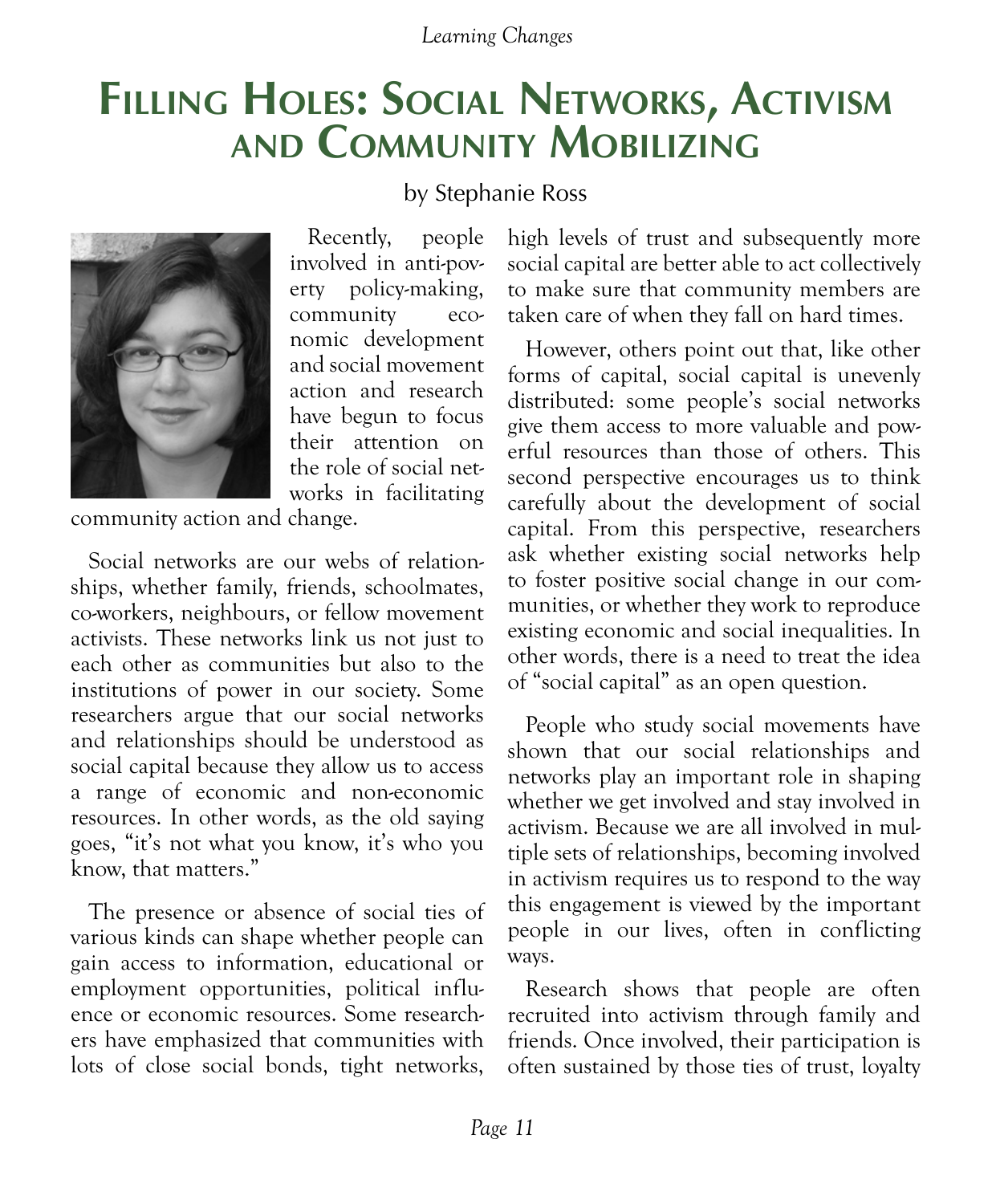and friendship as much as through a commitment to the issues.

Understanding the role these relationships play across workplaces, neighbourhoods, the home and the host of other groups and



institutional sites in which we participate has long been part of the organizer's bag of tricks. For instance. k n o w i n g who talks to whom and who listens

to whom in a workplace allows an organizer to take advantage of informal communication networks and trust relationships to get the message out.

It also helps to identify those who are already acting as leaders and organizers – whether or not they are formally recognized as such. Thus, pre-existing social ties – and our knowledge of how they work – can have a positive effect on spreading activism and effective mobilization. Furthermore, careful attention to these social ties also allows us to raise important questions about who is being left out, who experiences challenges to their activism and why.

Many people also have to negotiate the impact of being an activist on their relationships with those who don't encourage or approve of such engagement. This can be difficult, particularly if these relationships are quite emotionally important. Becoming an activist can challenge our own established identities as well as other people's ideas of 'who we are' or, at least, who we have been with them in the past.

In other words, our pre-existing social networks can keep us out of activism even if we want to participate: where activism isn't seen as 'normal' or acceptable by those close to us, it can be difficult to defy those norms and withstand the disapproval, negative judgements or even hostility we might encounter. Understanding how social relationships can act as barriers to mobilization is therefore also crucial to effective activism.

Another challenge to people's activism related to social capital is the matter of exclusion. As was pointed out earlier, a community's social capital can be unevenly distributed across its members.

In activist groups or organizations, exclusion is typically not part of anyone's conscious plan or agenda. Most organizers see exclusion as a problem. Even so, if you are an

> **Participation:**  sustained by ties of trust, loyalty, friendship as much as through a commitment to the issues.

activist, take a look around your next gathering. It should be obvious that some people sit with, talk with and have relationships with some and not others. More broadly still,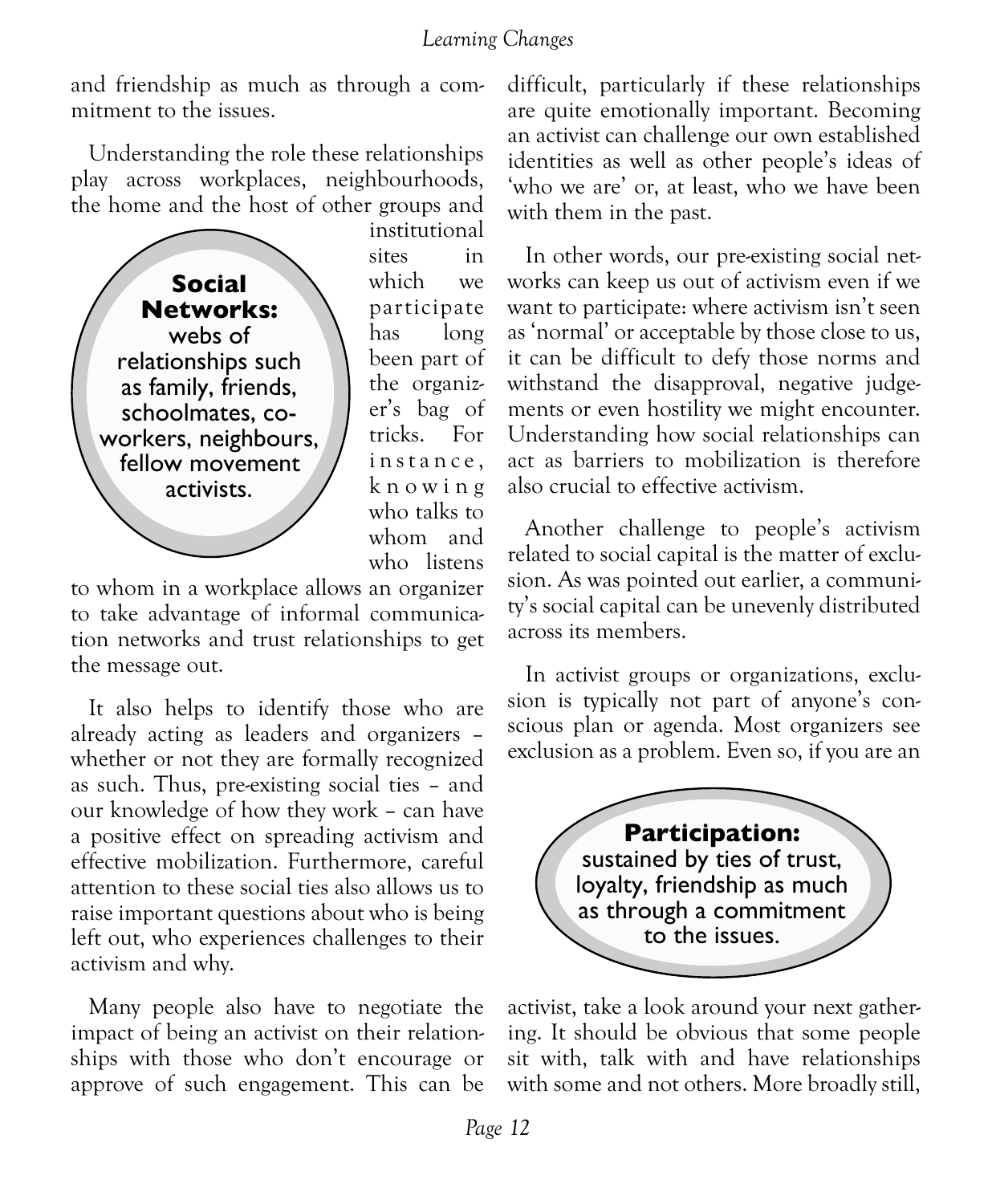look around again at this same meeting and take notice of who isn't present at all. One might think: this is a matter of people's available time, personal energies, understanding of the issues at hand and, thus, their level of commitment. But, if there is one thing that all activists share it is the ability to overcome these barriers of time, energy, and understanding of the issues.

Therefore, attention to the power of social networks and social ties is central to understanding the distributive power of social

capital and broadening forms of activism. In other words, where there are noticeable patterns of participation, we often find these patterns rooted in social differences such as gender, racial or ethnic background, first language, housing, educational or broader social class background. In such situation, we are likely see types of social capital development that are unevenly distributed.

In a more general sense, social networks are important to understanding the relationships between social movement organizations, and whether groups who work on a common issue – like anti-poverty activism – are able to come together in coalitions, share information and strategic knowledge, mobilize a wider group of activists and supporters, and work together in a sustained way on common initiatives.

Organizations are part of a web of relationships too, and whether they are included or excluded, central to or isolated from the movement community as a whole has a

huge impact of their potential effectiveness. Therefore, both the position of anti-poverty organizations within a broader social movement network, the particular kinds of connections between them, and the social capital these connections potentially provide, are all key issues for the Anti-Poverty Community Organizing and Learning (APCOL) research project.

One element of the APCOL project is therefore to bring to light the role that social relationships play in the lives of individual



anti-poverty activists as well as in the interactions between organizations in the antipoverty movement in Toronto. The goal of this work is to better understand what kinds of social relationships sustain effective activism.

More than simply documenting and analyzing these relationships, with the APCOL project we also hope to gain insight into what new and existing practical strategies effectively mobilize the social capital of anti-poverty activists and organizations, and what means we might use to develop the kinds of social relationships that sustain movement work.

*Stephanie Ross teaches in the Work and Labour Studies Program at York University. She is the academic co-lead on the FoodShare Toronto case study for the APCOL Project.* z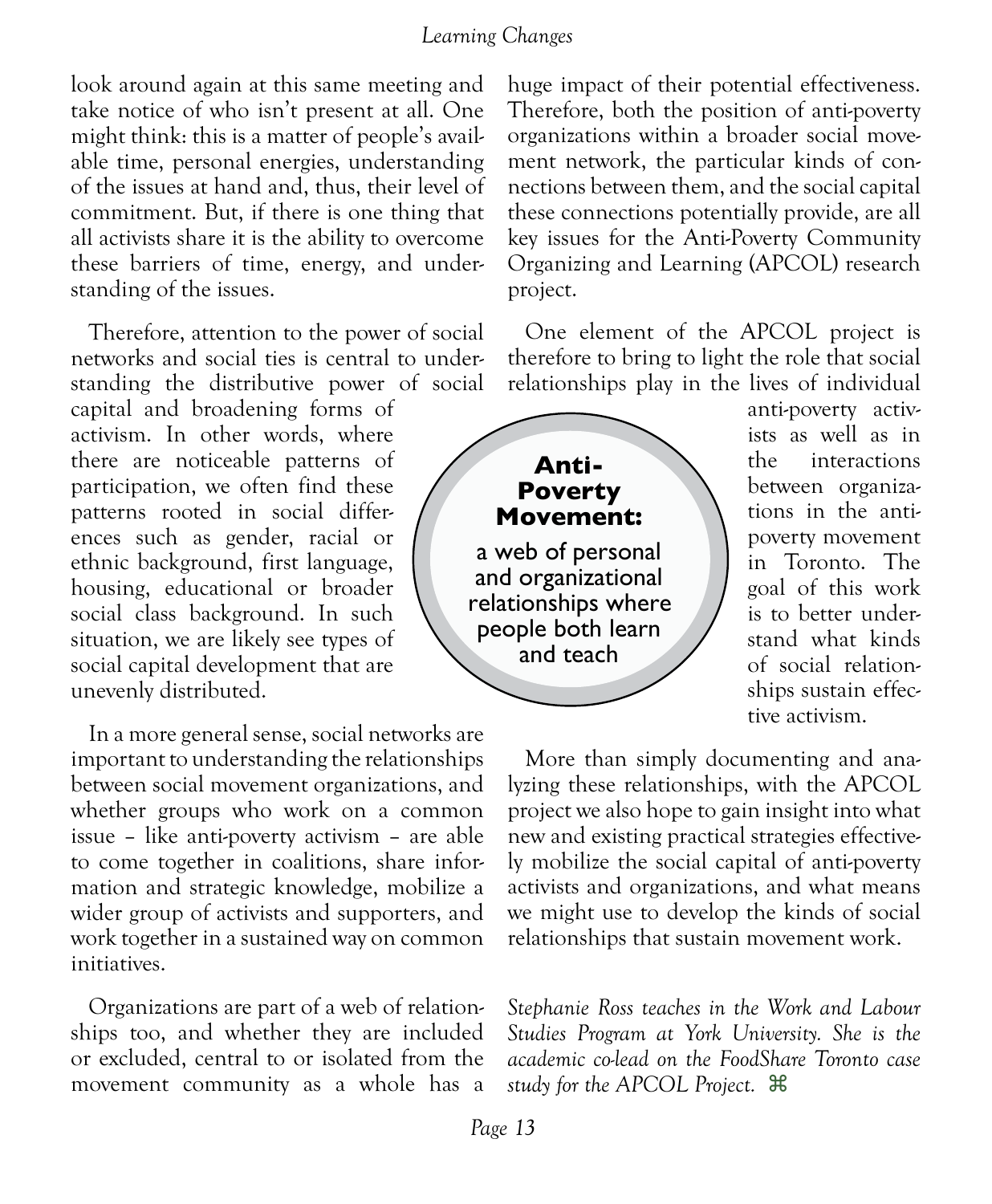## **What's Next?**

#### by D'Arcy Martin



The first year of this project draws to a close in the spring. We are now compiling and analyzing the results of two case studies, one with FoodShare and the other with community groups in

Photo courtesy of Line Bolduc

the Kingston-Galloway neighbourhood of Scarborough. From this, we can already see some of the ways that food security and housing interact to reinforce inequalities, and some of the strategies to turn this around.

CASE STUDY -- The next case study will explore an initiative to provide skills training for apprenticeships, recruiting participants from at-risk neighbourhoods and providing support for moving from precarious to more stable employment. The community partner will be George Brown College.

SURVEY -- The survey has been designed in cooperation with Armine Yalnizyan of the Canadian Centre for Policy Alternatives and Grace-Edward Galabuzi of Ryerson University. It has engaged several graduate students and provided David Livingstone with another opportunity to meld quantitative with qualitative research. This is not an effort to document the inequalities that generate poverty, but rather an exploration of what moves people to actions that increase equality. The survey will not provide a detached and supposedly objective overview of a social problem. Rather, participants in anti-poverty efforts of the case studies will be engaging with others to draw out the role of mentors, the impact of mass media coverage, and the development of a sense of personal grievance.

CONFERENCE -- The conference will provide a chance to bring together our initial findings with those of people working parallel to our project. By mid-2011, our initiative should have something to bring to the table, and the capacity to co-host an event with practical and policy consequences. By dialogue with others, we hope to turn the corner from study into action, urging support for learning that equips people as social actors. In the second half of our project, we will be taking our direction from a wider range of community groups, academic researchers and policy developers.

Gradually, this project is developing a community of practice – a group of people engaged in critical and respectful dialogue around a pressing social issue, whose purpose is to understand and to support the learning required for greater social justice. The ride may seem bumpy at times, but we are all headed in a good direction!

*D'Arcy Martin is an activist educator and coordinator of the APCOL project.* z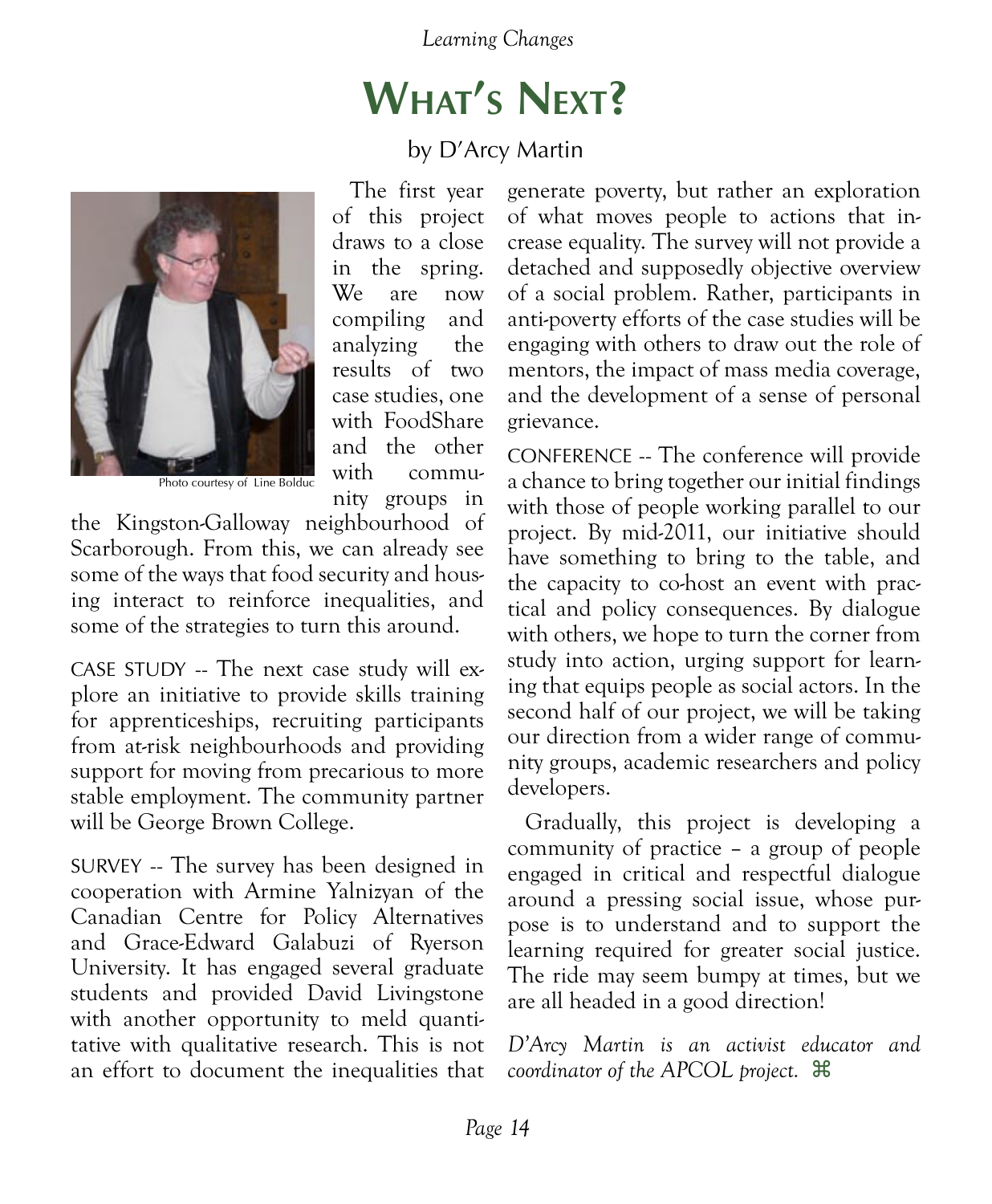### **Further Readings of Interest: Toronto Community and Government Reports**

*Community Voices: Young Parents Speak Out About Work, Community Services and Family Life: A Report for the Prospects of Young Families in Toronto Project;* Community Social Planning Council of Toronto & Family Service Association of Toronto, 2004

*Losing Ground: The Persistent Growth of Family Poverty in Canada's Largest City;* United Way of Greater Toronto, 2007

*Poverty by Postal Code;* United Way of Greater Toronto, 2004

*Toronto's Quiet Crisis: The Case for Social and Community Infrastructure Investment;*  Clutterbuck and Howarth, 2002

*Access Not Fear: Non-Status Immigrants and City Services;* Nyers, Wright, 2008

*Toronto Vital Signs;* Toronto Community Foundation, 2007

*Youth on Youth: A Report on Youth Led Organizing in the City of Toronto;* Warner, Grassroots Youth Collective, 2005

*Working on the Edge;* Gellatly, 2007

*Towards a Living Wage: Ontario Provincial Profile;* Campaign 2000, 2007

*Aboriginal Mental Health Strategy: Strategic Directions and Service Model;* Anishnawbe Health Toronto, 2005

*Ten Ways of Seeing Precarious Employment: Report to Toronto by the Community University Research Alliance on Precarious Employment;* Toronto Training Board, 2005

*Employment and Community-Building: A Report Addressing the Needs of the Markham-Ellesmere Community;* Progress Career Planning Centre, 2006

*Towards an Integrated Strategy: Maximizing Use of Local Resources: A report on the current successes, best practices, barriers and challenges to the use by Somali youth of employment services in North Etobicoke;* Warner, 2006

*Work Isn't Working for Ontario Families: The Role of Good Jobs in Ontario's Poverty Reduction Strategy;* Campaign 2000, Toronto and York Region Labour Council, and Canadian Labour Congress (Ontario Region), 2008

*If Low Income Women of Colour Counted in Toronto: Final Report of the Action-Research Project, 'Breaking Isolation, Getting Involved';*  Khosla, 2003

*Ontario ACORN People's Platform;*  Association of Community Organizing for Reform Now

*TDSB Maps Related to Inner-city and Achievement Issues;* Brown, 2005

*Who's Hungry: 2008 Profile of Hunger in the GTA;* Daily Bread Food Bank

*Where's Home? 2006: A Picture of Housing Needs in Ontario;* Ontario Non-profit Housing Association and Co-operative Housing Federation of Canada – Ontario Region, 2006

*Gentrification Dynamics and Inclusive Communities in South West Toronto: A report on the volunteer engagement forum;* Vanzaghi, Chan, and Shugurensky, 2006

*Housing Policies for Tomorrow's Cities;*  Hulchanski, 2002

*Toronto Training Board Trends Opportunities Priorities (TOP) Report,* Toronto Training Board, 2009